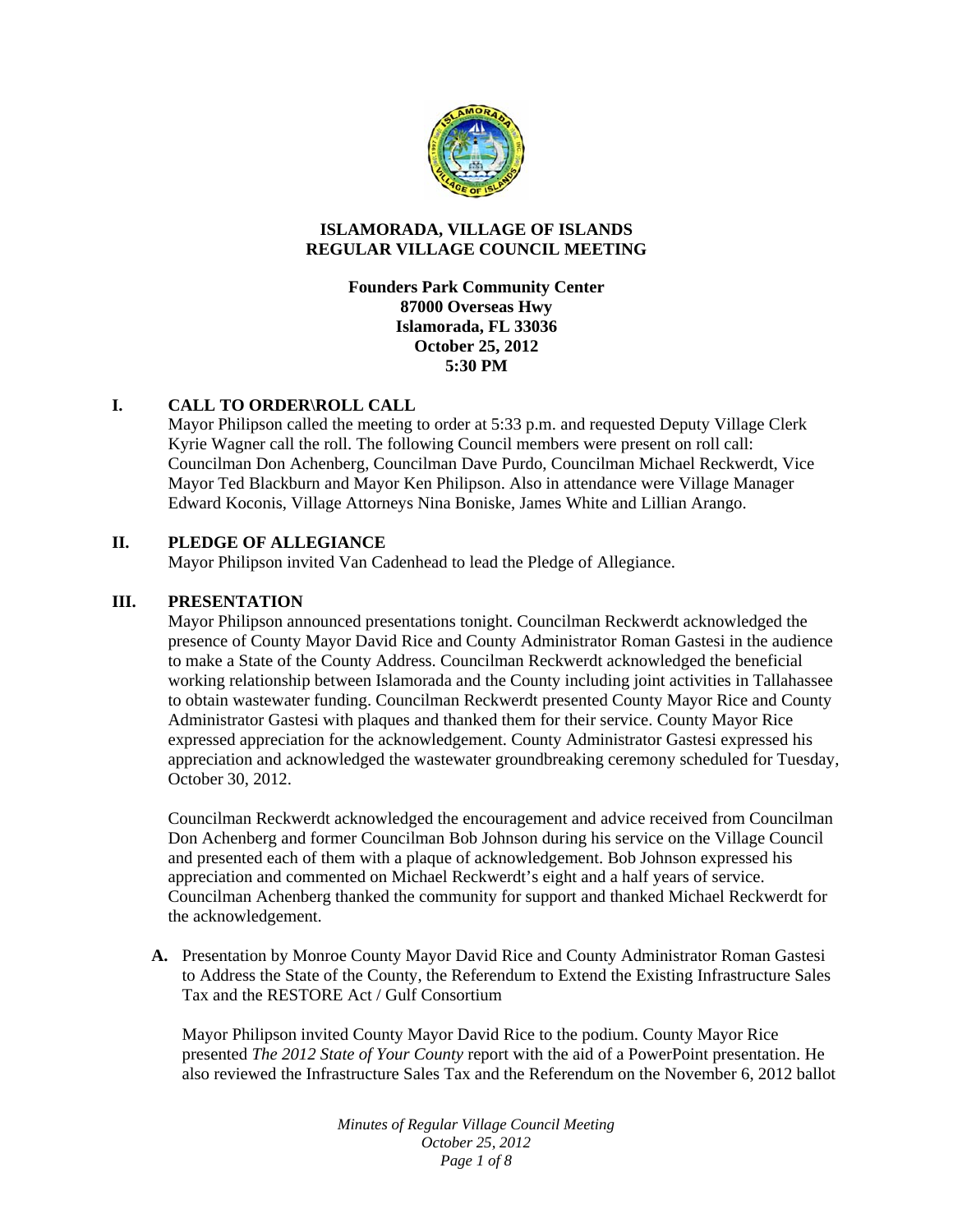to extend the Infrastructure Sales Tax and the importance of the funds for Monroe County and all municipalities in the County.

Councilman Blackburn commented on the cooperation in the County for wastewater funding and continued cooperation moving forward. Councilman Reckwerdt acknowledged the diligent work to unite the municipalities with the County.

County Administrator Roman Gastesi addressed the RESTORE Act and Gulf Consortium and two sources of funds that may be available. Mr. Gastesi explained that one source may provide five to 23 million dollars to the County and another fund may assist with projects in the County. Mr. Gastesi added that the wastewater, stormwater, water quality related and economic development projects will need to be identified in a plan to be presented to the Federal Government.

Mayor Philipson asked Deputy Village Clerk Wagner to provide details about early voting. Ms. Wagner announced the dates, hours and locations for early voting in Monroe County.

## **IV. PUBLIC COMMENT**

Mayor Philipson invited public comment.

Buddy Pinder, Islamorada, thanked County Mayor Rice and County Administrator Gastesi for working with Islamorada.

Van Cadenhead commented about the 2002 Council election, use of the property owned by Bill Fountain and the loss of public boat ramps in Islamorada.

Hank Paurowski, Islamorada, commented on the wastewater costs to property owners being dependent upon the location of the connection and commented he would have preferred to have the Village contractor connect the system to each home in order to include the costs in the assessment.

## **V. AGENDA: Request for Deletion / Emergency Additions**

There were no additions or deletions to the agenda.

## **VI. CITIZENS' ADVISORY COMMITTEE UPDATES**

**A.** Historic Preservation Commission (HPC) – Commissioner Buddy Pinder provided a report to the Village Council regarding the October 10, 2012 HPC meeting. Mr. Pinder reported that Richard Russell was appointed Chair and Barbara Edgar was appointed Vice Chair; the commission discussed a veterans plaque for the Hurricane Monument; the Commission is in the early stages of planning an open-house workshop for January to educate residents with historic properties; historic designation for Russell Cottage at the Green Turtle Hammock; and discussing a contest for an historic plaque. Next meeting is November 14, 2012 at 2:00 p.m.

**B.** Near Shore Water Regulation Citizens' Advisory Committee – Chairperson Bob Mitchell There was no report given.

## **VII. WASTEWATER MATTERS**

Larry Barr provided public comment regarding required use of grinder pumps by homeowners and package plant owners and possible variances from state requirements for the depth of the grinder pumps. He requested a list of plumbers with experience with grinder pumps. Mr. Barr

> *Minutes of Regular Village Council Meeting October 25, 2012 Page 2 of 8*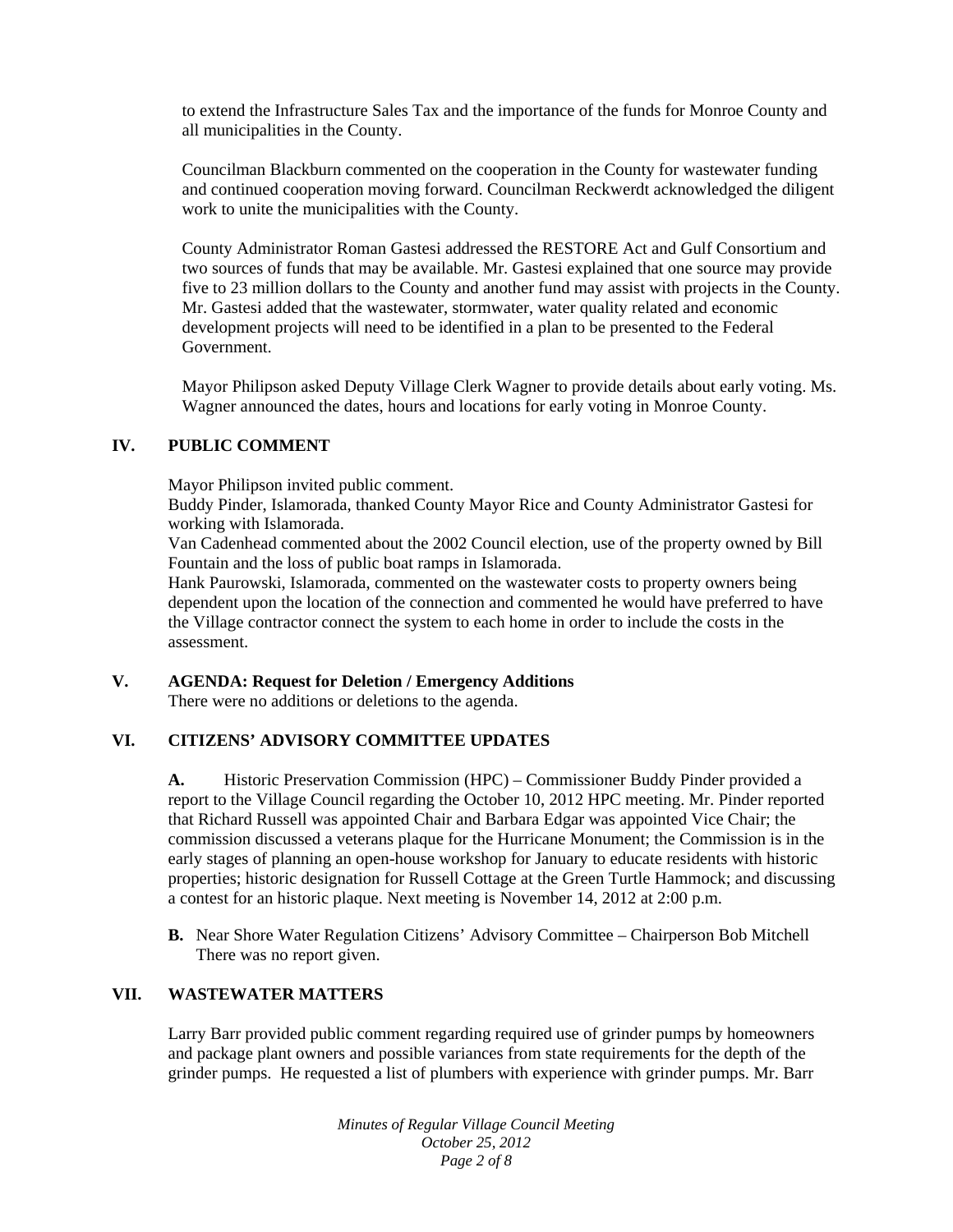also commented about the cost of the wastewater project and costs to the residents and encouraged residents to contact Tallahassee and Washington D.C. to request funding. Mr. Barr encouraged residents to find the location of their septic tank and the location of the sewer connection.

#### **A.** Wastewater Update

Wastewater Program Director Greg Tindle reported the program is progressing rapidly and construction is expected to begin November 5, 2012. He reported that the Village held preconstruction meetings on Tuesday and Wednesday of that week for the North Plantation Key and Middle Plantation Key property owners and plans future meetings to address design and construction in each area. Tom Brzezinski, Wade Trim, reported that there are regular discussions and planning meetings with the contractor; the preliminary design report for the remaining service area was received, and they are working toward the 30% design. Meetings have also been held with the Florida Keys Aqueduct Authority and Florida Department of Transportation. Value engineering is beginning to be addressed with the contractor.

Councilman Purdo asked about a septic tank located under pavers and a patio and whether a grinder pump can be installed into the vacuum line; Mr. Brzezinski answered that a grinder pump cannot be installed into a vacuum line, but they are looking into a solution and whether a grinder pump can be installed in a vacuum pit. Mayor Philipson asked for a contact telephone number for Reynolds; Mr. Buddy Pinder provided the telephone number 305-414-8356.

Deb Gillis commented that there will also be a meeting scheduled for package plant operators. Buddy Pinder, Islamorada, thanked staff and Council for participation in the public meetings.

#### **VIII. CONSENT AGENDA**

(All items on the Consent Agenda are considered routine by the Village Council and will be approved by one motion. There will be no separate discussion of these items unless a Councilmember so requests, in which event, the item will be moved to the Main Agenda.)

There were no consent items.

## **IX. ORDINANCES**

There were no ordinances.

## **X. QUASI-JUDICIAL**

A. Application for Major Conditional Use Approval (MJ-12-02) by Islamorada Chamber of Commerce, Inc.

**A RESOLUTION OF THE VILLAGE COUNCIL OF ISLAMORADA, VILLAGE OF ISLANDS, FLORIDA, CONSIDERING THE REQUEST BY ISLAMORADA CHAMBER OF COMMERCE, INC. FOR MAJOR CONDITIONAL USE APPROVAL FOR THE DEVELOPMENT OF A 2,419 SQUARE FOOT VISITOR CENTER AND OFFICES FOR THE ISLAMORADA CHAMBER OF COMMERCE ON PROPERTY LOCATED AT 87100 OVERSEAS HIGHWAY ON PLANTATION KEY, AS LEGALLY DESCRIBED IN EXHIBIT "A;" WITHIN THE RECREATION (R) ZONING DISTRICT; PROVIDING FOR THE TRANSMITTAL OF THIS RESOLUTION TO THE FLORIDA DEPARTMENT** 

> *Minutes of Regular Village Council Meeting October 25, 2012 Page 3 of 8*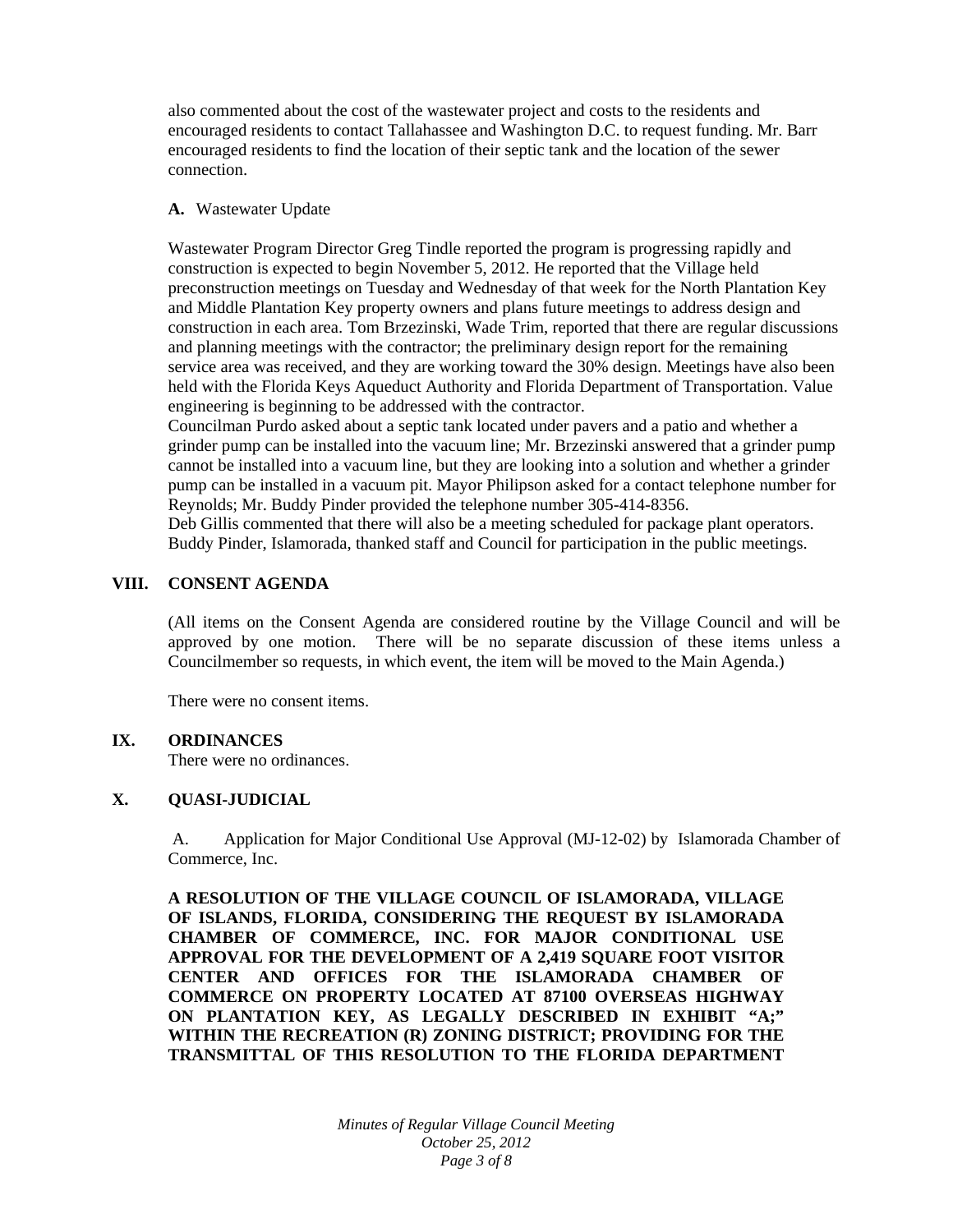# **OF ECONOMIC OPPORTUNITY; AND PROVIDING FOR AN EFFECTIVE DATE**

Village Attorney James White explained the quasi-judicial procedure. Deputy Village Clerk Kyrie Wagner gave the oath to those intending to testify. Village Attorney James White read the title of the resolution and stated that Councilmembers must disclose any ex-parte communications regarding this agenda item. Councilman Purdo reported he spoke with several members of the Chamber and one attorney involved with the Chamber; Mayor Philipson reported he also spoke with several members of the Chamber and an one attorney involved with the Chamber; Councilman Reckwerdt reported he spoke with the entire Chamber of Commerce; Councilman Achenberg reported he spoke with Dave Boerner and Deb Gillis; and Vice Mayor Blackburn reported he spoke with the entire Chamber of Commerce.

Principal Planner Cheryl Cioffari gave the staff report and recommended approval of the resolution.

Mayor Philipson invited a presentation from the applicant. Dave Boerner introduced himself as the representative for the applicant. He stated that this is the final step in the process and that they have met all the conditions for approval. Mayor Philipson invited comment from any in favor or any against the item; there was no one speaking either in favor or against the item.

A motion to adopt the resolution was made by Councilman Reckwerdt**.** The motion received a second from Councilman Achenberg.

Mayor Philipson requested Deputy Village Clerk Kyrie Wagner call the roll and the motion passed 5-0.

#### **XI. RESOLUTIONS**

**A.** Proposed Resolution Approving Affordable Housing Agreement Between Islamorada, Village of Islands and Islamorada Chamber of Commerce, Inc.

**A RESOLUTION OF THE VILLAGE COUNCIL OF ISLAMORADA, VILLAGE OF ISLANDS, FLORIDA, CONSIDERING AN AFFORDABLE HOUSING AGREEMENT WITH ISLAMORADA CHAMBER OF COMMERCE, INC.; AUTHORIZING THE APPROPRIATE VILLAGE OFFICIALS TO EXECUTE THE AFFORDABLE HOUSING AGREEMENT AND ANY ADDITIONAL DOCUMENTS PERTAINING TO THE AFFORDABLE HOUSING AGREEMENT AND TO TAKE ALL ACTIONS NECESSARY TO IMPLEMENT THE TERMS AND CONDITIONS OF THE AFFORDABLE HOUSING AGREEMENT; AND PROVIDING FOR AN EFFECTIVE DATE** 

Village Attorney James White explained that this item is the affordable housing agreement companion to the previous item; read the title of the resolution and asked the Council to disclose any ex-parte communication. Councilman Purdo reported he spoke with several people on the Chamber and the Chamber attorney; Mayor Philipson reported he spoke with staff and the Chamber; Councilman Reckwerdt reported he spoke with the Chamber of Commerce; Councilman Achenberg reported no communications; and Vice Mayor Blackburn reported he spoke with the Chamber.

Principal Planner Cheryl Cioffari provided the staff report and recommended approval of the proposed resolution.

Mayor Philipson invited public comment.

*Minutes of Regular Village Council Meeting October 25, 2012 Page 4 of 8*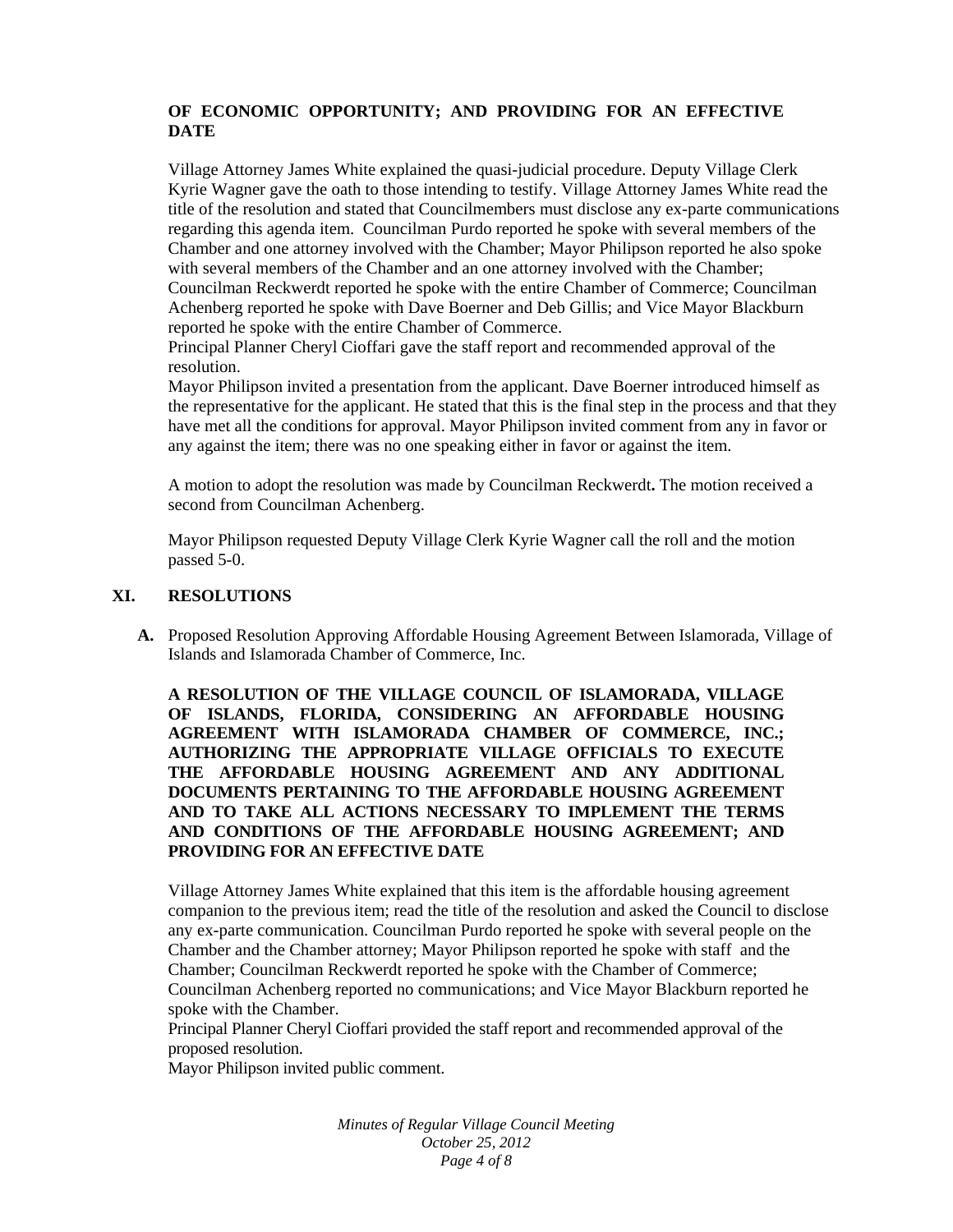Van Cadenhead commented that when the park was purchased, the building at the entrance was identified as the perfect location for a welcome station.

A motion was made by Councilman Purdo to approve the resolution. The motion received a second from Councilman Reckwerdt. Mayor Philipson called for the vote and the motion passed 5-0.

**B.** Temporary Use (TU-12-30) Permit Application for the Green Stride 5K Race on December 8, 2012

## **A RESOLUTION OF THE VILLAGE COUNCIL OF ISLAMORADA, VILLAGE OF ISLANDS, FLORIDA; CONSIDERING THE APPLICATION BY GREEN STRIDE FOR A TEMPORARY USE PERMIT FOR AN EVENT THAT IS ANTICIPATED TO DRAW OVER 1,000 PEOPLE AT ANY GIVEN TIME ON DECEMBER 8, 2012 BETWEEN THE HOURS OF 10:30 A.M. AND 12:00 P.M. ON A PORTION OF U.S. 1 AND OLD HIGHWAY ON WINDLEY KEY; AND PROVIDING FOR AN EFFECTIVE DATE**

Village Attorney James White read the title of the resolution. Principal Planner Cheryl Cioffari provided the staff report and recommended approval of the proposed resolution. Mayor Philipson invited public comment; there was none.

A motion was made by Councilman Reckwerdt to approve the resolution. The motion received a second from Councilman Purdo. Mayor Philipson called for the vote and the motion passed 5-0.

**C.** Resolution Approving the First Amendment to Ground Lease Agreement Between Islamorada, Village of Islands, and Wet-Net Villas Workforce Housing, LLC

**A RESOLUTION OF THE VILLAGE COUNCIL OF ISLAMORADA, VILLAGE OF ISLANDS, FLORIDA APPROVING THE FIRST AMENDMENT TO GROUND LEASE AGREEMENT BETWEEN ISLAMORADA, VILLAGE OF ISLANDS, AND WET-NET VILLAS WORKFORCE HOUSING, LLC FOR THE DEVELOPMENT OF AFFORDABLE HOUSING; AUTHORIZING VILLAGE OFFICIALS TO IMPLEMENT THE TERMS AND CONDITIONS OF THE FIRST AMENDMENT; AUTHORIZING THE VILLAGE MANAGER TO EXPEND BUDGETED FUNDS; AUTHORIZING THE VILLAGE MAYOR TO EXECUTE THE FIRST AMENDMENT; AND PROVIDING FOR AN EFFECTIVE DATE** 

Village Attorney James White read the title of the resolution. Village Attorney Lillian Arango provided the staff report. Councilman Reckwerdt asked if this changes the backing or bonding in any way; Hana Eskra of Gorman and Company said it does not. Councilman Achenberg questioned why this is necessary. Ms. Eskra explained that this is the standard process and, at the request of Mayor Philipson, provided an update on the project including an estimate that in one year they should be advertising to lease the units. Mayor Philipson commended the Affordable Housing Committee for its work. Ms. Eskra commended the Committee and staff for the support provided.

Mayor Philipson invited public comment; there was none.

A motion was made by Councilman Achenberg to approve the resolution. The motion received a second from Councilman Reckwerdt. Mayor Philipson called for the vote; the motion passed 5-0.

> *Minutes of Regular Village Council Meeting October 25, 2012 Page 5 of 8*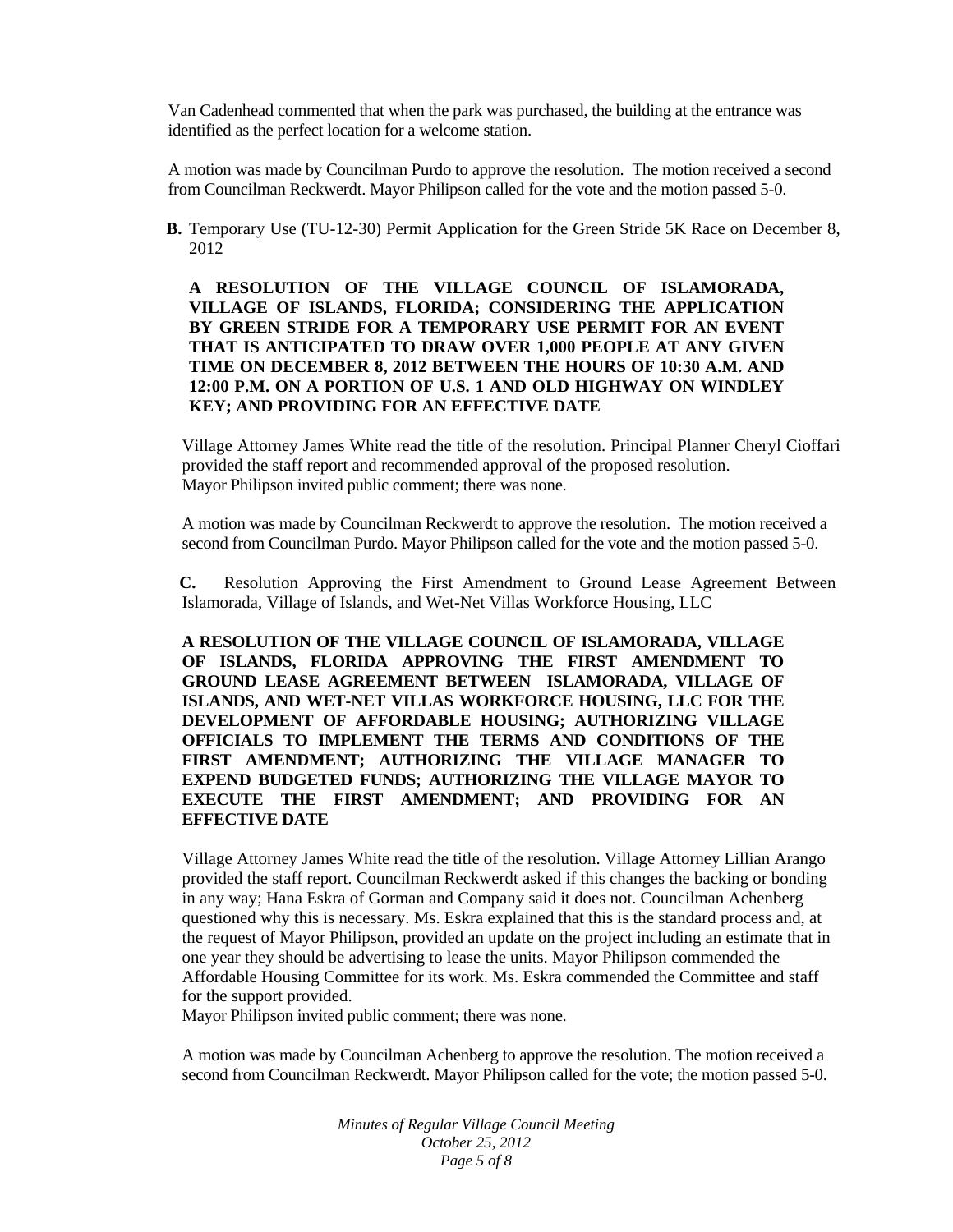**D.** Resolution Providing for the Borrowing of the Principal Amount Not To Exceed \$6,400,000 from SunTrust Equipment Finance & Leasing Corp. to Refund the Village's Outstanding Series 2006, 2007 and 2009 Bonds

**A RESOLUTION OF THE VILLAGE COUNCIL OF ISLAMORADA, VILLAGE OF ISLANDS, FLORIDA, PROVIDING FOR THE BORROWING OF THE PRINCIPAL AMOUNT OF NOT TO EXCEED \$6,400,000 FROM SUNTRUST EQUIPMENT FINANCE & LEASING CORP. TO REFUND CERTAIN OUTSTANDING OBLIGATIONS OF THE VILLAGE; PROVIDING FOR THE ISSUANCE OF ISLAMORADA, VILLAGE OF ISLANDS, FLORIDA, CAPITAL IMPROVEMENT REFUNDING REVENUE BOND, SERIES 2012; PLEDGING REVENUES DERIVED FROM THE VILLAGE'S LOCAL GOVERNMENT HALF-CENT SALES TAX FOR THE PAYMENT OF SAID SERIES 2012 BOND; PROVIDING FOR THE PAYMENT OF THE SERIES 2012 BOND AND THE EXECUTION AND RELATED FINANCING DOCUMENTS IN CONNECTION THEREWITH; AUTHORIZING FURTHER OFFICIAL ACTION IN CONNECTION WITH THE DELIVERY OF THE SERIES 2012 BOND; AND PROVIDING AN EFFECTIVE DATE** 

Village Attorney James White read the title of the resolution. Director of Finance and Administration Maria Aguilar provided the staff report.

Mayor Philipson thanked Vice Mayor Blackburn for promoting the refinancing. Vice Mayor Blackburn acknowledged the effort of the Village's financial advisor, Julie Santamaria from RBC Capital Markets, and of staff to secure the low interest rate of 2.21% for the refinancing. Mayor Philipson invited public comment.

Deb Gillis, Islamorada, suggested paying down a portion of the principal of the loan each year with the savings in interest from the refinancing.

Van Cadenhead commented about debt, played a guitar and sang a song.

A motion was made by Councilman Reckwerdt to approve the resolution. The motion received a second from Councilman Achenberg. Mayor Philipson called for the vote; the motion passed 5-0.

**E.** Resolution Supporting Monroe County's Participation in the Gulf Consortium Pursuant to the Restore Act and Requesting the County Represent the Interests of Islamorada

**A RESOLUTION OF THE VILLAGE COUNCIL OF ISLAMORADA, VILLAGE OF ISLANDS, FLORIDA, SUPPORTING MONROE COUNTY'S PARTICIPATION AS A VOTING MEMBER OF THE CONSORTIUM TO DEVELOP AND ADMINISTER A PLAN FOR FUNDING OF ENVIRONMENTAL AND ECONOMIC DEVELOPMENT PROJECTS IN 23 FLORIDA COUNTIES PURSUANT TO THE RESTORE ACT; REQUESTING THE COUNTY PROVIDE REPRESENTATION FOR ISLAMORADA DURING MEETINGS OF THE CONSORTIUM; AND PROVIDING FOR AN EFFECTIVE DATE** 

Village Attorney James White read the title of the resolution. Village Manager Koconis provided the staff report and recommended approval of the resolution.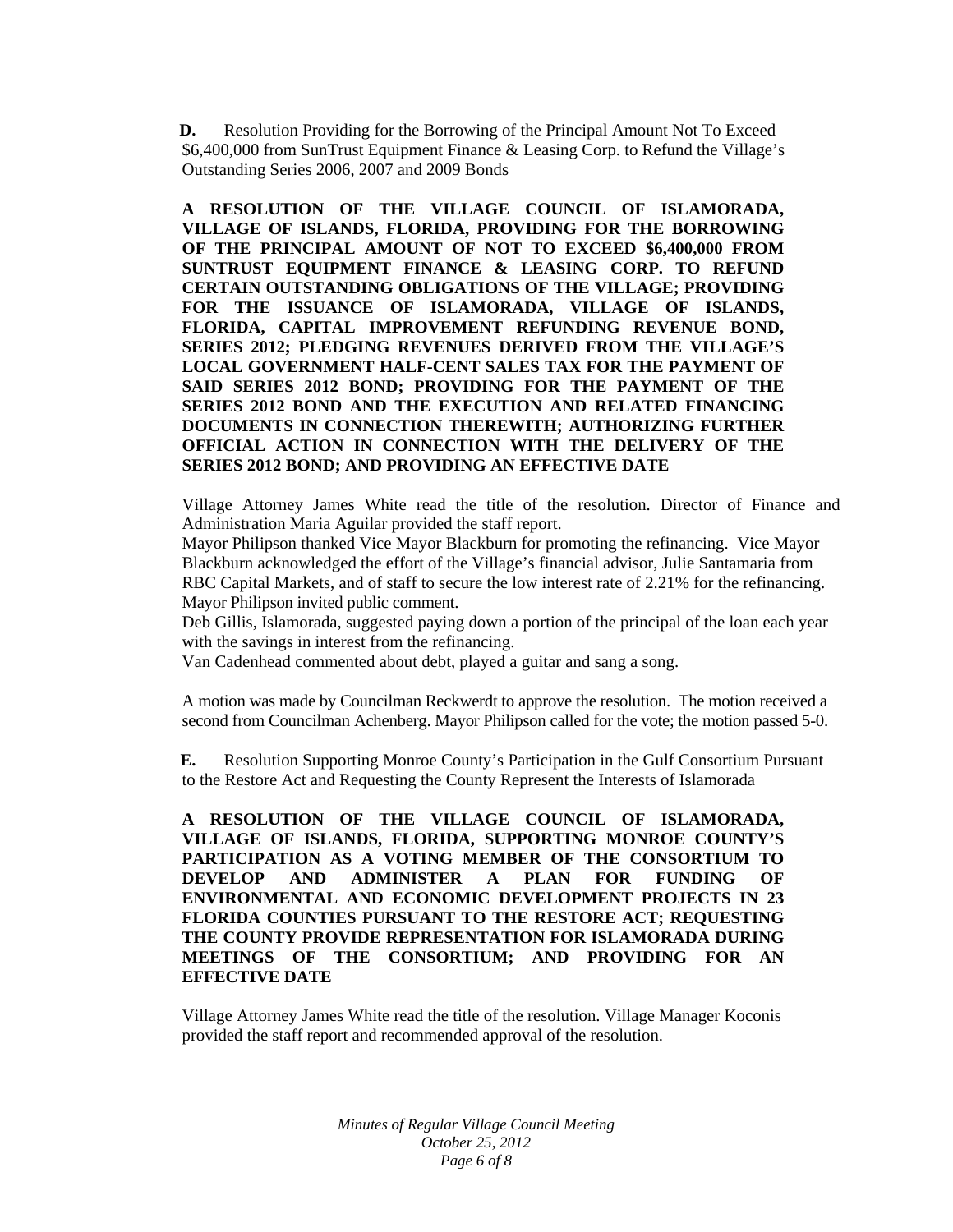Councilman Reckwerdt commented that Islamorada needs to remain involved with this item. Vice Mayor Blackburn expressed that he agreed and commented that our lobbying firm has expertise in this area and we are well represented. Mayor Philipson invited public comment; there was none.

A motion was made by Councilman Reckwerdt to approve the resolution. The motion received a second from Councilman Achenberg. Mayor Philipson called for the vote; the motion passed 5-0.

**F.** Resolution to Support Referendum to Extend One Cent Local Government Infrastructure Sales Surtax

**A RESOLUTION OF THE VILLAGE COUNCIL OF ISLAMORADA, VILLAGE OF ISLANDS, FLORIDA SUPPORTING THE REFERENDUM TO BE PLACED BEFORE THE VOTERS IN NOVEMBER 2012 TO EXTEND THE PRESENTLY LEVIED ONE CENT LOCAL GOVERNMENT INFRASTRUCTURE SURTAX BEYOND THE CURRENT EXPIRATION DATE OF DECEMBER 31, 2018; AND PROVIDING FOR AN EFFECTIVE DATE** 

Village Attorney James White read the title of the resolution. Director of Finance and Administration Maria Aguilar provided the staff report and recommended approval of the proposed resolution.

Mayor Philipson invited public comment.

Stan Margulies, Islamorada, expressed his support of the sales tax.

Van Cadenhead encouraged Council to pass the resolution and suggested an increased tax to assist with the wastewater project.

Larry Barr, North Plantation Key, expressed his support of the resolution for wastewater funding.

Mayor Philipson announced that the referendum is on the ballot for the November 6, 2012 election.

A motion was made by Councilman Achenberg to approve the resolution. The motion received a second from Councilman Reckwerdt. Mayor Philipson called for the vote; the motion passed 5-0.

## **XII. MOTIONS**

There were no motions.

#### **XIII. UNFINISHED BUSINESS**

There was no unfinished business.

## **XIV. MAYOR / COUNCIL COMMUNICATIONS**

Councilman Purdo thanked former Mayor Achenberg and former Mayor Reckwerdt for their service. Vice Mayor Blackburn commented that the items passed on the agenda will result in an improved quality of life for many people and commended Councilman Reckwerdt and Councilman Achenberg for their work. Mayor Philipson thanked Councilman Achenberg and Councilman Reckwerdt for their activities while on Council and announced that each has one more meeting before leaving Council.

## **XV. VILLAGE ATTORNEY / VILLAGE MANAGER COMMUNICATIONS**

Mayor Philipson invited any Village Attorney and Village Manager Communications. There were none.

> *Minutes of Regular Village Council Meeting October 25, 2012 Page 7 of 8*